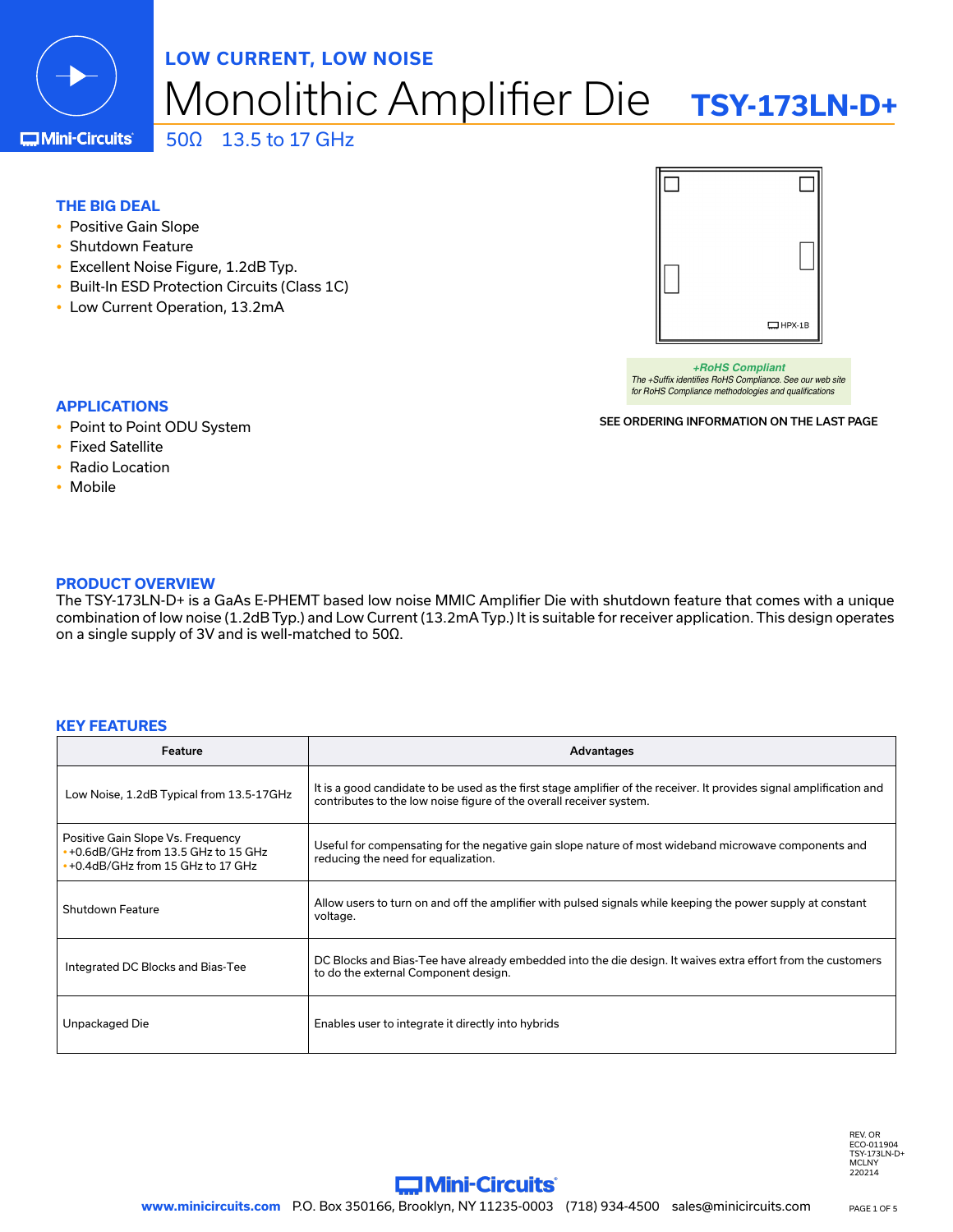

# Monolithic Amplifier Die **TSY-173LN-D+ LOW CURRENT, LOW NOISE**

**IMini-Circuits** 

# **ELECTRICAL SPECIFICATIONS1 AT 25°C, 50Ω, UNLESS NOTED OTHERWISE**

| Parameter                                               | Condition(GHz) | Amplifier - ON |         |      | Amplifier-OFF            | <b>Units</b> |
|---------------------------------------------------------|----------------|----------------|---------|------|--------------------------|--------------|
|                                                         |                | Min            | Typ     | Max  | Typ                      |              |
| Frequency Range                                         |                | 13.5           |         | 17   | 13.5-17                  | GHz          |
|                                                         | 13.5           |                | $1.2\,$ |      | ---                      |              |
|                                                         | 14             |                | $1.2\,$ |      | $\hspace{0.05cm} \ldots$ |              |
| Noise Figure                                            | 15             |                | $1.1\,$ |      | $\qquad \qquad -$        | ${\sf dB}$   |
|                                                         | 16             |                | $1.2$   |      | ---                      |              |
|                                                         | $17\,$         |                | $1.2\,$ |      | $\overline{\phantom{a}}$ |              |
|                                                         | 13.5           |                | 15.6    |      | $-14.8$                  |              |
|                                                         | 14             |                | 16      |      | $-14.7$                  |              |
| Gain                                                    | 15             |                | 16.5    |      | $-15.1$                  | ${\sf dB}$   |
|                                                         | 16             |                | 16.8    |      | $-15.6$                  |              |
|                                                         | 17             |                | 16.7    |      | $-16.7$                  |              |
|                                                         | 13.5           |                | 16.4    |      | $2.6\,$                  |              |
|                                                         | 14             |                | 18.9    |      | 2.7                      |              |
| Input Return Loss                                       | 15             |                | 18.8    |      | $3.1\,$                  | ${\sf dB}$   |
|                                                         | 16             |                | 15.4    |      | 3.3                      |              |
|                                                         | 17             |                | 16.6    |      | $3.2\,$                  |              |
|                                                         | 13.5           |                | 11.7    |      | 8.8                      |              |
|                                                         | 14             |                | 14.9    |      | 8.0                      |              |
| Output Return Loss                                      | 15             |                | 21.4    |      | $6.0\,$                  | ${\sf dB}$   |
|                                                         | 16             |                | 20.3    |      | 5.9                      |              |
|                                                         | 17             |                | 16      |      | $5.2\,$                  |              |
|                                                         | 13.5           |                | 9.3     |      | $\hspace{0.05cm} \ldots$ |              |
|                                                         | 14             |                | 9.4     |      | ---                      |              |
| P1dB<br>(AMP-ON)                                        | 15             |                | 8.7     |      | $\hspace{0.05cm} \ldots$ | dBm          |
|                                                         | 16             |                | 8.4     |      | $\qquad \qquad -$        |              |
|                                                         | 17             |                | 6.6     |      | $\hspace{0.05cm} \ldots$ |              |
|                                                         | 13.5           |                | 22.4    |      | $\overline{\phantom{a}}$ |              |
|                                                         | 14             |                | 22.9    |      | $---$                    |              |
| Output IP3<br>(Pout = -10dBm/Tone)                      | 15             |                | 24.2    |      | ---                      | dBm          |
|                                                         | 16             |                | 21.9    |      | ---                      |              |
|                                                         | 17             |                | $21\,$  |      | $\hspace{0.05cm} \cdots$ |              |
| Device Operating Voltage (VDD)                          |                | 2.75           | 3       | 3.25 | 3                        | $\mathsf{V}$ |
| Device Operating Current(IDD)                           |                |                | 13.2    | 19   | 0.00012                  | $mA$         |
| Control Voltage (VC)                                    |                | 2.25           | $2.5\,$ | 2.75 | $\mathsf{O}\xspace$      | $\vee$       |
| Control Current(IC)                                     |                |                | 0.56    |      | 0                        | mA           |
| DC Current (IDD) Variation Vs. Temperature <sup>2</sup> |                |                | 11.54   |      | $\ldots$                 | uA/°C        |
| DC Current (IDD) Variation Vs. Voltage <sup>3</sup>     |                |                | 0.014   |      | $\hspace{0.05cm} \ldots$ | mA/mV        |
| Thermal Resistance                                      |                |                | 106.7   |      | $\scriptstyle\cdots$     | °C/W         |

1. Measured on Mini-Circuits Characterization Test Board. Die is packaged in 2x2 mm 6L MCLP and soldered on TB-TSY-173LN+ (See Figure 1)<br>2. Current Variation vs. Temperature = (Current at 85°C - Current at -45 °C) / 130 °C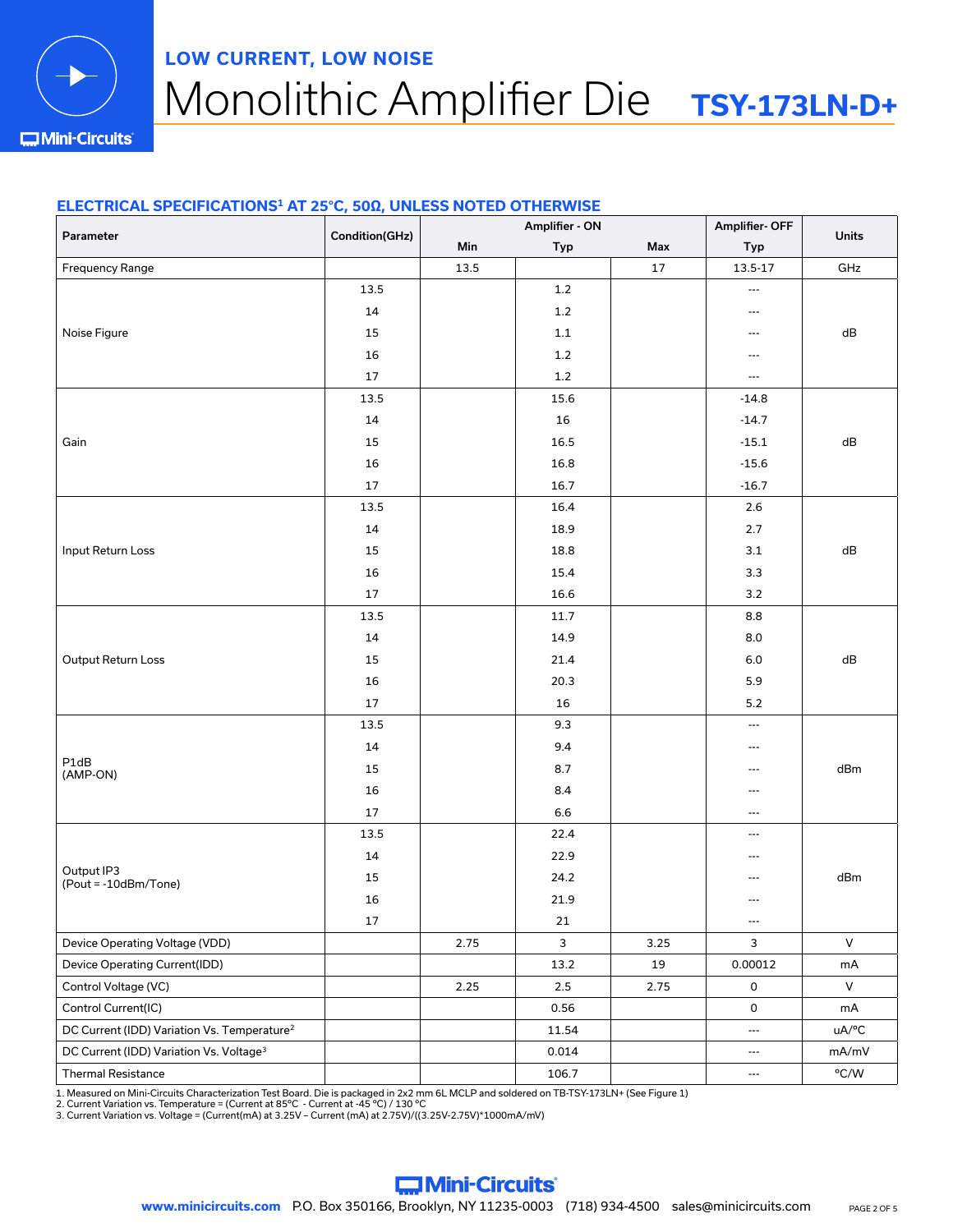

# Monolithic Amplifier Die **TSY-173LN-D+ LOW CURRENT, LOW NOISE**

# **Mini-Circuits**

# **MAXIMUM RATINGS4**

| Parameter                           | Ratings                            |
|-------------------------------------|------------------------------------|
| Operating temperature (ground lead) | $-40^{\circ}$ C to 85 $^{\circ}$ C |
| Storage temperature                 | -65°C to 150°C                     |
| Junction Temperature                | $130^{\circ}$ C                    |
| Total power dissipation             | 0.42W                              |
| Input power (CW)                    | $+22$ dBm                          |
| DC voltage at VC                    | зv                                 |
| DC voltage at VDD                   | R٧                                 |

4. Permanent damage may occur if any of those limits are exceeded. Electrical maximum ratings are not intended for continuous normal operation.

## **TRUTH TABLE + SWITCHING TIME SPECIFICATION**

| <b>Truth Table</b>                           |                                  |      | <b>VC</b><br>Typ. | <b>VC</b><br>Max. | <b>Units</b> |
|----------------------------------------------|----------------------------------|------|-------------------|-------------------|--------------|
|                                              | Amplifier-ON                     | 2.25 | 2.5               | 2.75              | v            |
| Amplifier - OFF                              |                                  |      | 0                 | 0.2               | v            |
|                                              | <b>Switching Time Parameter</b>  | Min. | Typ.              | Max.              | <b>Units</b> |
| Amplifier<br>ON to OFF                       | OFF Time (50% Control to 10% RF) |      | 13.7              |                   | ns           |
|                                              | FALL Time (90% RF to 10% RF)     |      | 8.8               |                   | ns           |
| ON Time (50% Control to 90% RF)<br>Amplifier |                                  |      | 52.4              |                   | ns           |
| OFF to ON                                    | RISE Time (10% RF to 90% RF)     |      | 38.8              |                   | ns           |
| Control Voltage Leakage (Rising Edge)        |                                  | 0.64 |                   | mV                |              |
| Control Voltage Leakage (Falling Edge)       |                                  | 1.45 |                   | mV                |              |
|                                              |                                  |      |                   |                   |              |

# **SIMPLIFIED SCHEMATIC AND PAD DESCRIPTION BONDING PAD POSITION**



| <b>Pad Number</b> | <b>Description</b> |
|-------------------|--------------------|
|                   | RF-IN              |
|                   | RF-OUT             |
|                   | VDD                |
|                   |                    |

 $\overline{\phantom{0}}$ VDD

# 0 0L<sub>1</sub> H1 H<sub>2</sub> H3 H4  $L2L3$ 1 2 4 3 **HPX-1B**

Dimension in µm

| L1   | L2                                              |  | L3        | H1              | H <sub>2</sub> | H <sub>3</sub> | H4  |
|------|-------------------------------------------------|--|-----------|-----------------|----------------|----------------|-----|
| 78.0 | 772                                             |  | 850       | 331.0           | 449.0          | 816            | 900 |
|      | Pad size<br><b>Thickness</b><br>Die size<br>1&2 |  |           | Pad size<br>3&4 |                |                |     |
| 100  |                                                 |  | 850 x 900 |                 | 69 x 139       | 69 x 69        |     |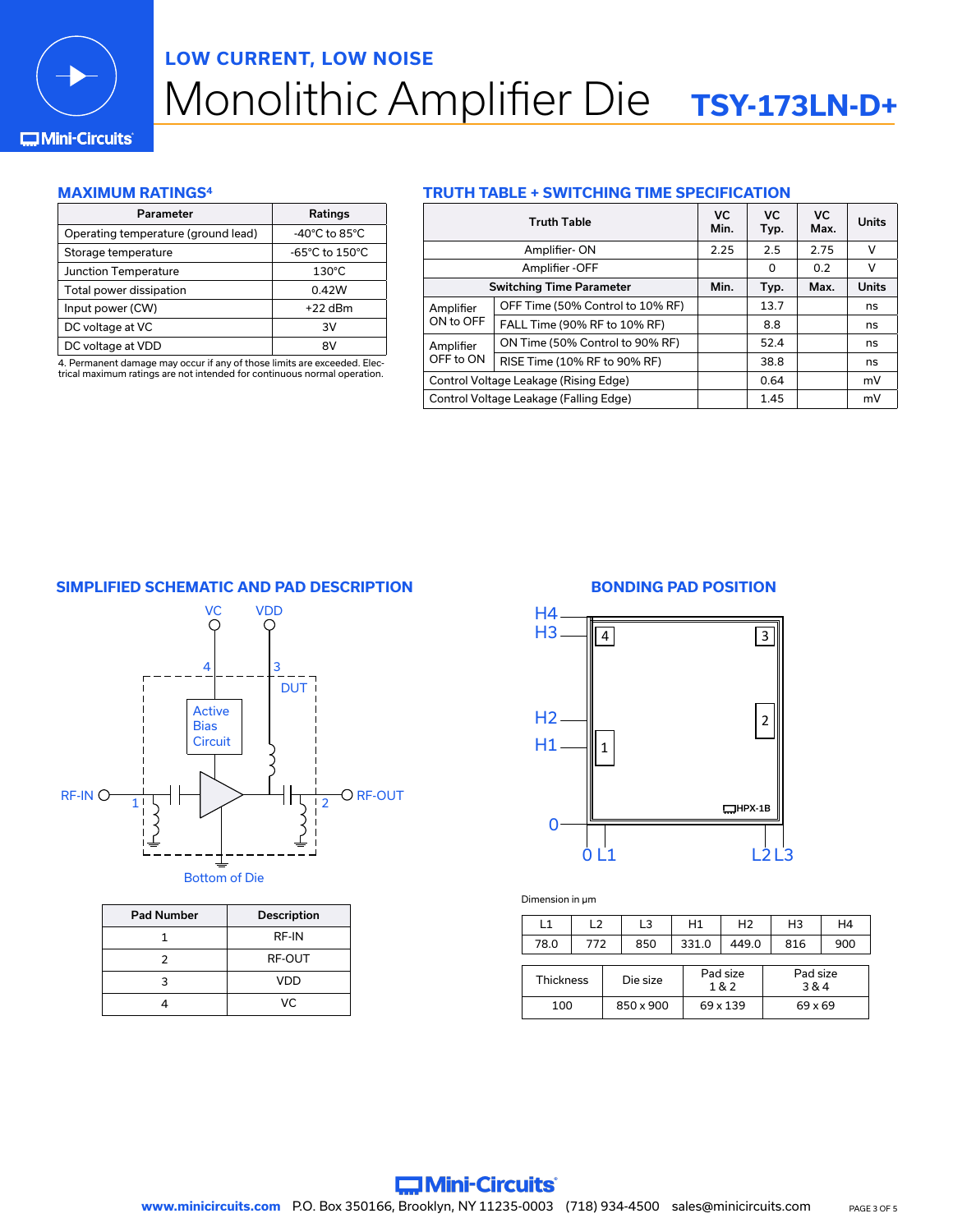

# Monolithic Amplifier Die **TSY-173LN-D+ LOW CURRENT, LOW NOISE** Bottom of Die **CHARGE OF STREET STREET**

**C**Mini-Circuits

# **CHARACTERIZATION, APPLICATION CIRCUIT**



Fig 1. Application and Characterization Circuit iza<br>İza

Note: This block diagram is used for application and characterization. (The die is Note: This block diagram is used for application and charac<br>packaged in 2x2mm 6L MCLP and soldered on TB-TSY-173LN+)<br>D.

Gain, Return Loss, Output Power at 1dB Compression (P1dB), Output IP3 (OIP3), and atan, notam 2007 output 1 0 noi at 200 ounproseson (1 2007) output in 6 (6 noi), 2<br>Noise Figure measured using Agilent's N5242A PNA-X microwave network analyzer.

Conditions:

- 1. Gain and Return Loss: Pin = -25dBm RF-IN DUT <sup>1</sup> RF-OUT <sup>2</sup>
- 1. Gain and Return Loss. Pin -25dBin<br>2. Output IP3 (OIP3): Two Tones, spaced 1MHz apart, -10dBm/Tone at Output.
- 3. Switching Time: RF Signal: Pin = -10dBm, fRF =15GHz , Die

 VDD = 3V, VC = Pulse Signal at 100Hz with VHIGH = 2.5V and VLOW= 0V & 50% Duty Cycle.

| Component    | Size | Value             | Part Number        | Manufacturer |
|--------------|------|-------------------|--------------------|--------------|
| ◡            | 0402 | 0.1uF             | GRM155R71C104KA88D | Murata       |
| $\sim$<br>◡▵ | 0402 | 100 <sub>pF</sub> | GRM1555C1H101JA01D | Murata       |

# **ASSEMBLY DRAWING**



## **ASSEMBLY PROCEDURE**

1. Storage

Dice should be stored in a dry nitrogen purged desiccators or equivalent.



MMIC PHEMT amplifier dice are susceptible to electrostatic and mechanical damage. Dice are supplied in antistatic protected material, which should be opened in clean room conditions at an appropriately grounded anti-static workstation.

3. Die Handling and Attachment

Devices need careful handling using correctly designed collets, it is recommended to handle the chip along the edges with a custom design collet. The die mounting surface must be clean and flat. Using conductive silver filled epoxy, recommended epoxies are Ablestik 84-1 LMISR4 or equivalents. Apply sufficient epoxy to meet required epoxy bond line thickness, epoxy fillet height and epoxy coverage around total periphery. Parts shall be cured in a nitrogen filled atmosphere per manufacturer's cure condition.

5. Wire Bonding

Bond pad openings in the surface passivation above the bond pads are provided to allow wire bonding to the dice gold bond pads. Thermo-sonic bonding is used with minimized ultrasonic content. Bond force, time, ultrasonic power and temperature are all critical parameters. Suggested wire is pure gold, 1mil diameter. Bonds must be made from the bond pads on the die to the packaged or substrate. All bond wires should be kept as short as low as reasonable to minimize performance degradation due to undesirable series inductance.

# **Commission Mini-Circuits**